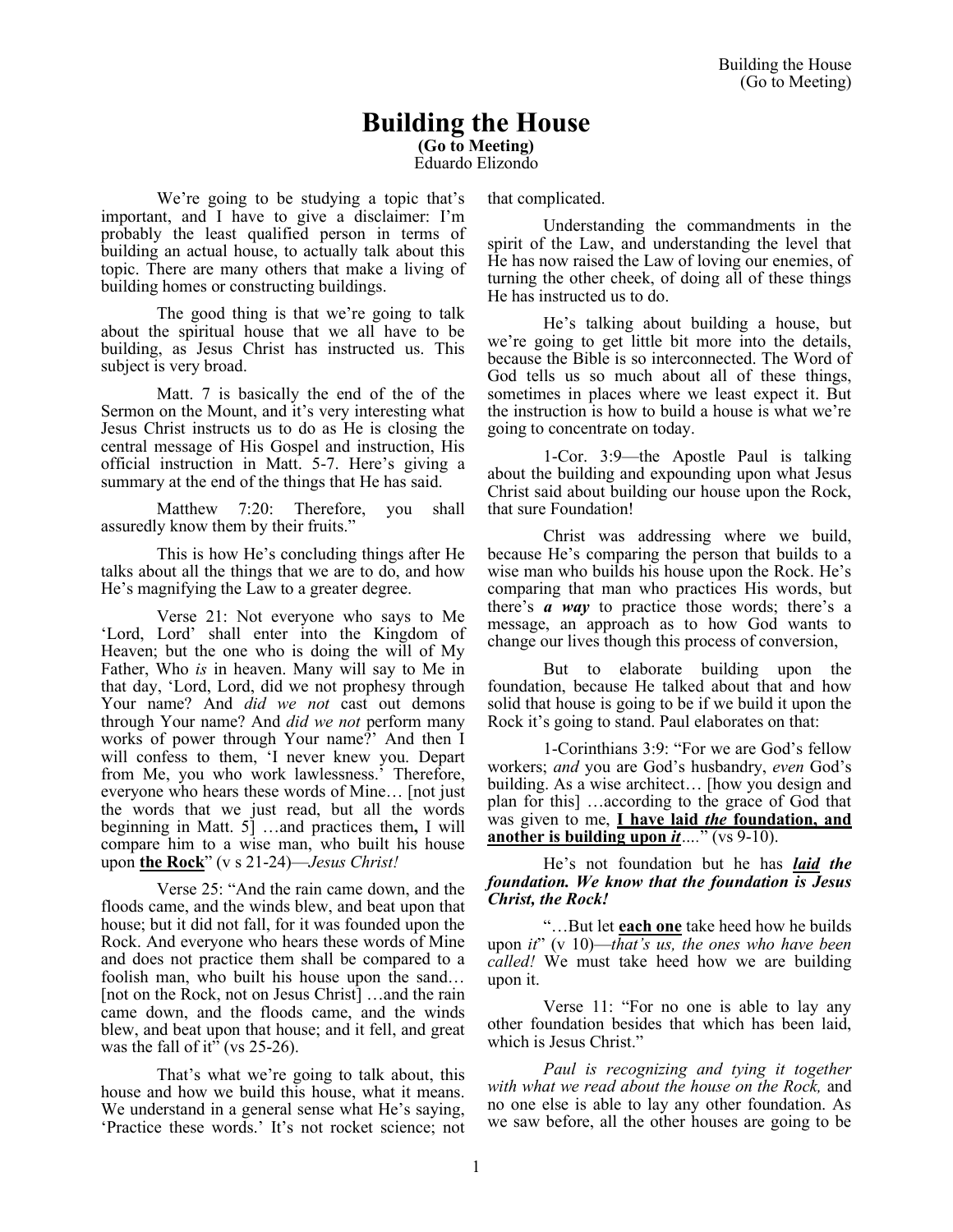torn down. The bad time and tempest is going to come and take them away*. So, in the end there's no other foundation!* We're either on the Rock or we're not going to have a house. That's what Paul says, '

Verse 11: "For no one is able to lay any other foundation besides that which has been laid, which is Jesus Christ. Now, if anyone builds upon this foundation…" (vs 11-12).

This is the key on how you build, so what are we going to lay on the foundation? If we build upon this foundation:

"…gold, silver, precious stones, wood, hay *or* stubble" (v 12)—*we have choices!*

We're not going to change the foundation; the foundation is Jesus Christ! That's the only foundation that's going to last! But once we start building there are choices: "…gold, silver, precious stones, wood, hay *or* stubble," and there's a combination of those things, as well.

Even in New Jerusalem there are pearls for the gates, streets of gold, so it's a combination of all great things. Our house could be with some of these things. This is why the Apostle Paul tells us that's the key as to how we're building:

Verse 13: "The work of each one shall be manifested; **for the day** *of trial* **will declare** *it…*"

That's timed perfectly with what Jesus Christ said about the tempest. The day of trial is going to come: the wind is going to blow and the tempest is going to come.

"…because it shall be revealed by fire; and the fire shall prove what kind of work each one's is" (v 13).

Christ was talking about the tempest based on the foundation. What foundation do we have? Now Paul is talking about what's on top of that foundation and how that gets tested. That's by fire, obviously to the gold, silver and precious stone. They last and stand! Sometimes wood, hay or stubble, which can burn. That's what Paul is saying that it will "…be revealed by fire…" what kind of house we are building. What are we doing?

Verse 14: "If the work that anyone has built endures, he shall receive a reward." *It's going to be put to the test!* 

But if that work endures, the person that built this house with this good quality materials is going to stand and receive a reward.

Verse 15: "If the work of anyone is burned up, he shall suffer loss; but *he* himself shall be saved, yet, as through fire"—*through trials and*  *purification the person is going to be saved, but is going to suffer loss of the things that this person has built!*

That doesn't mean that a person might not be saved; maybe, maybe not. What Paul is talk about is really he might suffer loss, but himself shall be saved, but through fires, difficulties, trials and challenges.

Let's go to one of the Scriptures in the Bible that tells us more about building the house. How do we build that house? *Let's let the Bible interpret itself!* How do we build this house? We have seen that the foundation has to be there on the Rock, Christ, there is no other foundation. We have seen that we have to build, and there are choices of how we build. There's different materials, and it's going to be tested.

Proverbs 24:3: "**Through wisdom a house is built,** and **by understanding it is established**; and by knowledge the rooms shall be filled with all precious and pleasant riches" (vs 3-4).

It's giving us more instruction as to how this house is built, the house that Jesus Christ was referring to in the example, and the same house that Paul was elaborating upon. Here it says that "**Through wisdom a house is built**…"

So, we have to have *wisdom* to build this house. That's the first thing we're going to look at today. It's sort of the architecture, the planning, the vision that we have for this house. It's really understanding the structure, the layout and all how all the different things are going to work together. How all the different rooms work together.

The wisdom that architects have and develop through experience. For us in our Christian lives in what we're building we have to think about this wisdom. We're going to see something very interesting, and this is how God Himself builds:

Jeremiah 51:15: "He [God] has made the earth **by His power**; He has **established the world by His wisdom**, and has stretched out the heavens **by His understanding**."

Jeremiah is telling us the exact same thing that we just read in Proverbs; "**Through wisdom a house is built,** and **by understanding it is established…"** *That is very telling of what God is wants us to have*: wisdom and understanding!

Psalm 111:10 "The **fear of the LORD is the beginning of wisdom; a good understanding** have all those who do His commandments. His praise endures forever."

The way that we obtain wisdom, the way that we gain wisdom to start planning the house, to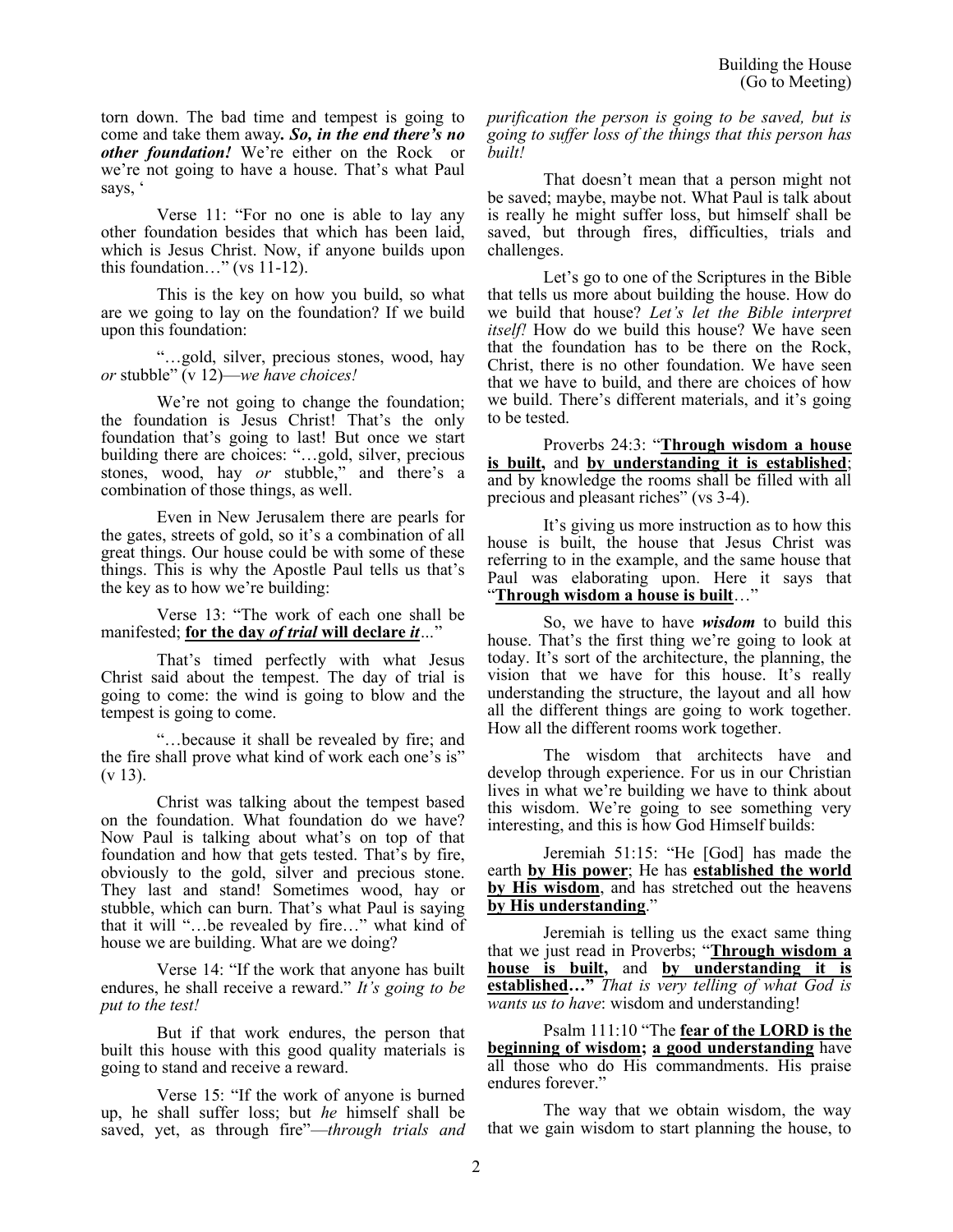start doing this work *is to fear God!* The fear of the Lord is the very, very beginning of wisdom.

We're going to see how this entire house is not really about the things that we do, and not only about the character and the things that we become, *but it really about the relationship that we are able to have with our Creator and our Lord and Master Jesus Christ!*

If we have this *fear of the Lord* that's the beginning of wisdom, because to come to God we have to fear Him. This fear starts to give us understanding of who we really are before God; that's why it's the beginning of wisdom. Basically putting us in our place in reality, and our place in all directions. Not only of a humbling one—which is certainly a humbling experience to think about the greatness of God and come before Him and everything that He has done for us—but also the great potential.

- we are to inherit His Kingdom
- it is His pleasure to give us the Kingdom
- it is rejoicing to Him that He's going have us all in His Kingdom

*IF we endure to the end, and if we love Him with our heart!* That's what He wants!

When we have this fear of the Lord, it puts us in our proper place to not only understand how great and awesome He is, but what a blessing that we have to have this calling and be a part of this literal transformation on earth, a continual transformation of a person into the image of His Son Jesus Christ.

Psalm 37:30: **The mouth of the righteous speaks wisdom**…" *That fear of the Lord and righteousness go together!* That righteousness is where we started with the Sermon on the Mount, keeping, obeying and practicing those words.

"…and **his tongue talks of justice**" (v 30). *We know that Jesus Christ said,* 'Out of the abundance of the heart the mouth speaks.' That's why it says:

Verse 31: "**The Law of his God is in his heart**… [why his tongue talks of justice] …none of his steps shall slide."

If we are going to have wisdom we first have to fear the Lord, and we have to have this Law of God in our heart! That's why when He was talking about the Law in the Sermon on the Mount, expounding and magnifying that Law, that's exactly what He said in 'building your house upon the Rock.' The Law of God is the foundation of this house that we're building.

there is no other Rock except His Law, precepts, judgments and commandments

*That's the foundation that He wants us to have!* He will write His commandments *in the tablet of your heart!* That's why 'I will give you a heart of flesh,' where I'm going to write these commandments. That's where wisdom begins.

It's not our plan, it is God's plan. It is His house and He is building it. But it is for us to understand *how to build this house!* Not just with one material, not just on His foundation—which is very important—but how to do it. This is part of it, to have that Law in our heart, and our tongue talks of justice. We know that all of His commandments are justice and righteousness.

Prov. 24:13 really reveals a part of the heart of God the Father and Jesus Christ. The Father is telling us:

Proverbs 24:13: "My son, eat honey because *it is* good; and the honeycomb *is* sweet to your palate; so *shall* the knowledge of wisdom *be* to your soul; when you have found it, then there shall be a reward, and your hope shall not be cut off" (vs 13- 14).

It's very interesting how He thinks and is instructing us, because this is what He wants for us. He wants us to eat of this wisdom, to have this wisdom and enjoy it like one enjoys honey.

Proverbs 23:15: "My son, if your heart is wise, my heart shall rejoice, even mine."

These are the thoughts of God the Father Himself! We know this is Solomon (writing the Proverbs) and a lot of the things that Solomon wrote came from his father David. I'm sure that David probably told him these words. This is exactly why Solomon asked for wisdom, at least the understanding part.

Verse 16: "Yea, my heart shall rejoice when your lips speak right things"—*which we saw they were!*

- his lips talk of justice
- the heart of the wise
- meditating in the Law of God day and night

*That's what gives us this joy!* That actually rejoices our Father, as well!

We read about the reward that Paul talked about, if our house stands the test of fire. There's a reward and we can read a little bit about this:

Revelation 22:12—*Jesus Christ says*: "And behold, I am coming quickly; **and My reward is** 

• there is no other Rock except Christ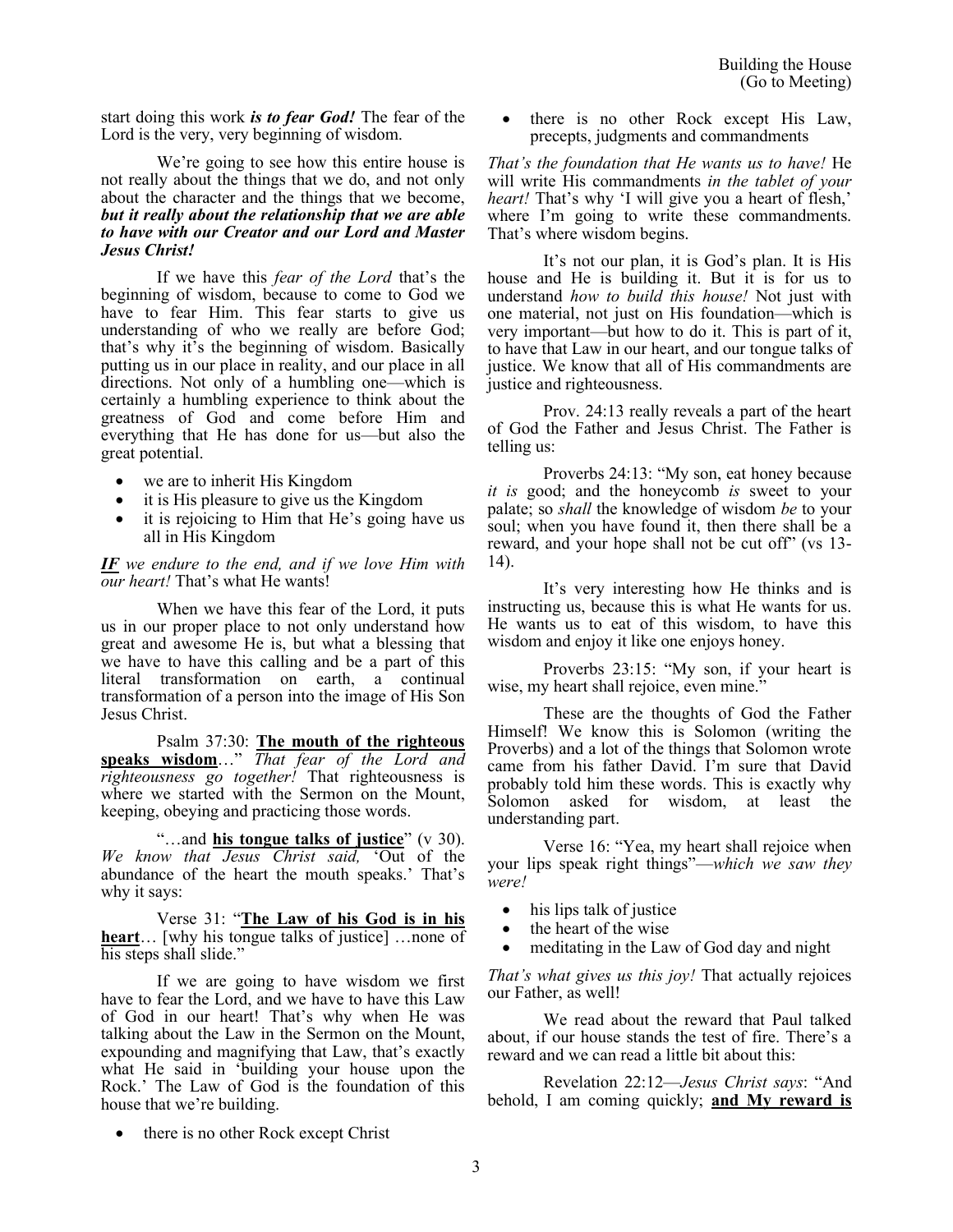#### **with Me, to render to each one according as his work shall be**." *In this building of this house*:

- What are we dedicating our time to?
- Do we focus on building this house?
- Do we obtain wisdom?
- Do we ask God for that wisdom?

We cannot generate wisdom, and God, our Father, wants us to have it! We just read that it will *sweet to our souls!* That's how good and how fulfilling this wisdom will be, just as honey. That's wisdom, the very first step, and there's so much more that can be said and we can read about wisdom. These Scriptures are how we build this house, the how to.

## Proverbs 24:3: "T**hrough wisdom a house is built, and by understanding it is established**."

What is understanding? *It's not just any understanding!* It often goes together with wisdom. It's wisdom and understanding together. This is the way that God the Father, through Jesus Christ, made the Earth and how They built it together.

Deuteronomy 4:5—*Moses is speaking*: "Behold, I have taught you statutes and judgments, even as the LORD my God commanded me, so that you should do so in the land where you go to possess it. And you shall keep and do *them*, **for this is your wisdom and your understanding in the sight of the nations**, which shall hear all these statutes and say, 'Surely this great nation *is* a wise and understanding people'" (vs 5-6).

*Wisdom and understanding together!* Just like we saw in Proverbs, our recipe or instructions on how to build this house with all these wonderful materials. But we have to know how!

God is telling us here, through Moses, these judgments and statutes are our wisdom and understanding. This was obviously on a national scale. This is not just wisdom and understanding, but there's a whole Spirit behind having that wisdom, *the Spirit of wisdom and understanding!*

Sidebar: There is one Bible version that I have seen, and older version and happens to be a Catholic Bible, which I'm not able to find anywhere anymore. My father has a copy and I think my grandmother gave it to him.

This version in Spanish is the only version—of all the versions—that says instead of 'day of rest'—all the versions in Spanish, instead of saying 'Sabbath' it says 'day of rest.' There's a particular reason for that. In Spanish 'Sabbath' and 'Saturday' are the same exact word. So, to be super clear to people that they ought to keep the Sabbath, if they just read the word 'Sabbath.' The people who translated the Bible didn't want Saturday in there because it's not the day that most people keep. So, they say, 'day of rest' everywhere.

But not this old version, this version says 'Saturday' or 'Sabbath,' which is exactly the same thing. It's amazing because it says 'Sabbath' everywhere. It tells you very plain and simple! The translation is accurate, it's the most accurate that I have seen in Spanish.

That Bible is the only one that in Isa. 11 where it talks about the seven spirits of God:

Isaiah 11:1: "And there shall come forth a shoot out from the stump of Jesse, and a Branch shall grow out of his roots. And the Spirit of the LORD shall rest upon Him, **[#1]the Spirit of wisdom and [#2]understanding, [#3]the Spirit of counsel and [#4]might, [#5]the Spirit of knowledge and of the [#6]fear of the LORD."** *That's six!* Where is the seventh Spirit?

In this other version, it read exactly the same way, the first six, and then it says, **'the Spirit to govern** according to His precepts.' It's only one that I have every seen that has the seven, that matches us with what we see in Revelation of the seven Spirits of God around the earth.

The interesting thing about this and how it connects to what we're talking about is that there's this Spirit; v 2: **"And the Spirit of the LORD shall rest upon Him**… [and the first thing that is mentioned is]: … **the Spirit of wisdom and understanding…"** *Just exactly how we are to build that house!*

That is telling us time and time again, no matter where we go in the Law, the Prophets or Writings, *it's always wisdom and understanding!*  The first is always the Spirit of wisdom an understanding.

"…the Spirit of counsel and might, the Spirit of knowledge… [*we're going to see in Prov. 24:3 is part of the recipe*] …**and of the fear of the LORD**" (v 2)—*is the beginning of wisdom!*

This seventh Spirit, I find is very interesting—*the Spirit to govern*—is according to His precepts. That really caps it all off with what Christ is going to be doing.

I haven't really tested everything in that version, but from everything else that I have seen it's probably the most accurate in Spanish.

So, it's not just something that we get, wisdom and understanding to build this house is not the only things that we are to obtain and get. Yes,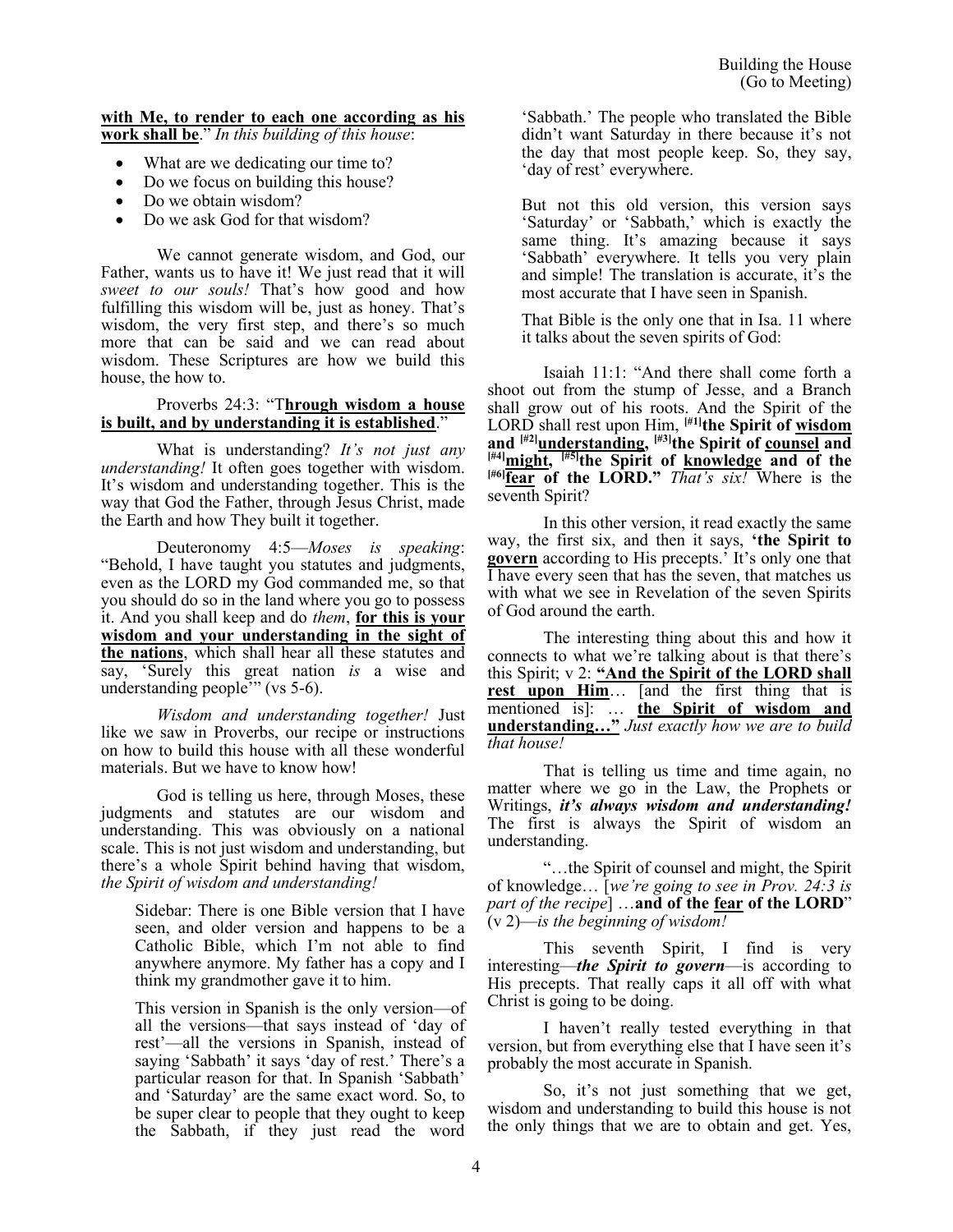they're great and they're gifts from God, and they have to come from Him, but there's a Spirit behind it, the Spirit of God, the Spirit of all of these things. Not only wisdom and understanding of counsel of might, but all of these things are the fear of the Lord.

We have that Spirit in different measures. Christ is the only One Who had that without measure. It's very interesting to see how this wisdom and understanding of the very first two here of the Spirit that Christ has.

Isaiah 40:13: "Who has directed the Spirit of the LORD, and who was His counselor that he might instruct Him? With whom did He take counsel, and *who* instructed Him and taught Him in the path of judgment, and taught Him knowledge, and made known the way of understanding to Him?" (vs 13- 14).

It's very interesting when we stop and analyze this Scripture. We can look at it from two perspectives:

1. from that nobody, because He is God; He has all these things

# "…*who* **instructed Him…and made known the way of understanding to Him?**"

Isaiah 50:4: "The Lord GOD has given Me the tongue of the learned, to know to help the weary *with* a word. **He awakens** *Me* **morning by morning, He awakens My ear to hear as one being taught**. The Lord GOD has opened My ear, and I was not rebellious, nor turned away backwards" (vs 4-5).

## 2. the Father taught Jesus

This prophecy about Christ is how God the Father was teaching Him. That every morning the Father would wake Him up. That's why people were amazed, where did this man learn all these things? All the teachers in the temple wondered where this man got all of these things, how does He learn and understand all of these things? *That's what it says in*:

Isaiah 40:13: "Who has directed the Spirit of the LORD, and who was His counselor that he might instruct Him?

When Christ was here on earth, when He was God in the flesh—just like we are in the flesh there was Someone, God the Father taught Him. He woke Jesus up morning by morning. He instructed Him every morning! He instructed Him in the path of judgment, knowledge and made Him know the way of understanding.

Brethren, He wants to do the exact same thing with us! The only thing that's preventing that from happening is us! If we don't ask for these things, or don't think about these things or take the time to meditate on these things. He wants to do the exact same thing with us, and that's the exciting part.

Just as God the Father directed the Spirit of the Lord… He directed Christ's Spirit, He was always full of the Holy Spirit. God told Him what to say and do, and woke Him up every morning to instruct Him.

It was His delight and joy to be thinking about these things all the time. To wake up with His love for God and learning with His instruction and this warm embrace from the Father. Every morning He had that!

When it asks in Isa. 40, it was nobody, He was God, and that's true before He came to lived as one of us, as God in the flesh. But when He came to live as one of us, there was One Who gave Him counsel, there was One Who instructed Him and taught Him in the path of judgment, and made Him to know the way of understanding. *That is what understanding really is!*

Psalm 111:10: "The fear of the LORD is the beginning of wisdom; a good understanding have all those who do His commandments…."

Psa 119:34 is a prayer, and this is prophetic about Jesus Christ and how He viewed and kept the Law as a human being.

Psalm 119:34: "**Give me understanding,** that I may keep Your Law and observe it with all my heart."

We need to ask for this understanding; we cannot generate it! We try to come up with our own understanding, and if we try to understand with our own efforts, it's impossible. That's why when we share the good news of all the things that God has called us to in this way of life, sometimes we think that everybody will get it. But they cannot get it if their eyes are not opened, if God doesn't let them see. It doesn't matter what we say or do, they're not going to get it!

In the same way, *to build the house we have to have wisdom and understanding, but it has to come from God!* We cannot generate them, we have to ask for them! This is a perfect way to ask for it, to understand it. We can pick this Psa. And get down on our knees and pray, 'Father, "**give me understanding, that I may keep Your Law and observe it with all my heart."**

We're going to see that this is a key important thing in building this house; it has to be with all of our heart! It has to be genuine, it has to be from the heart!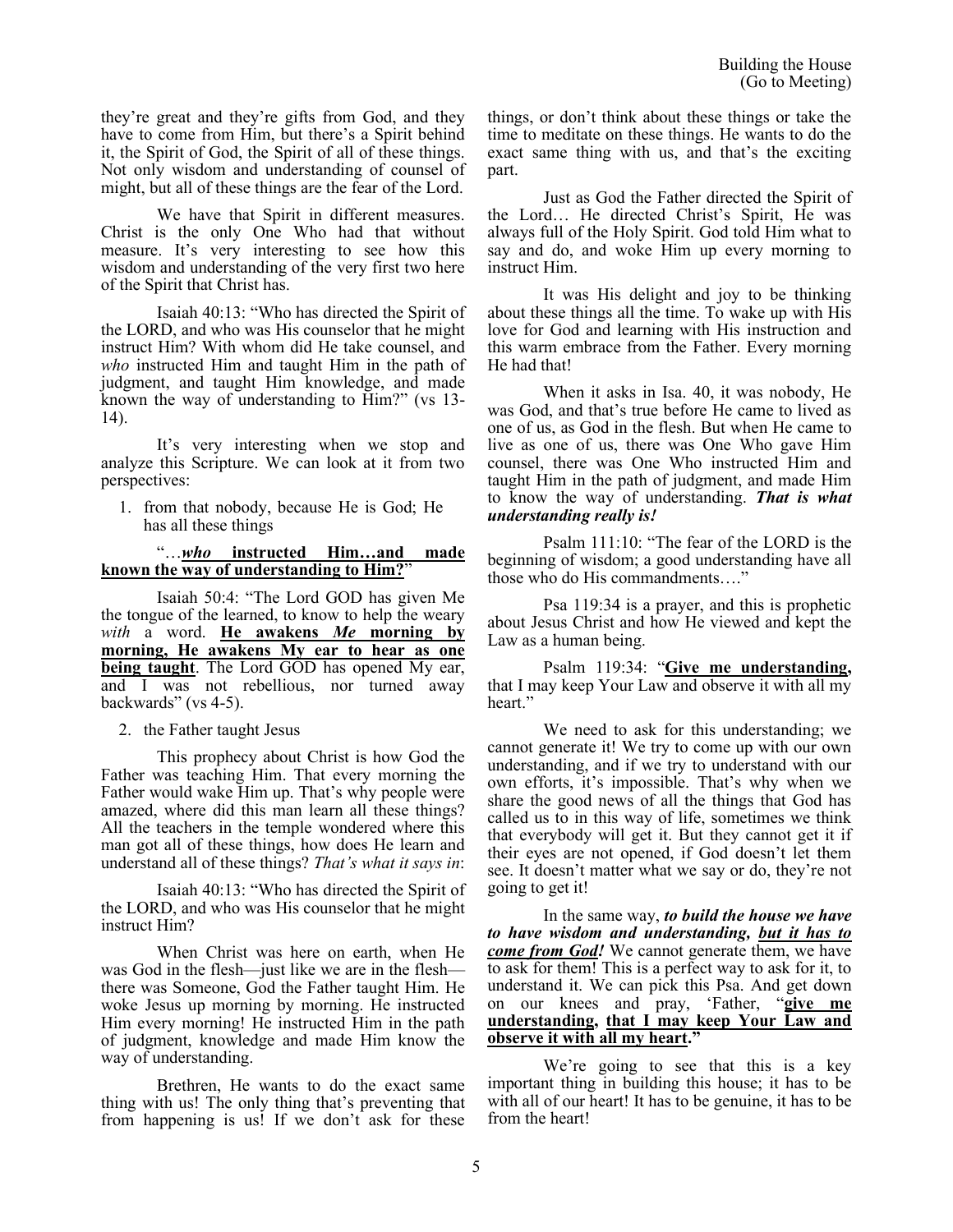Luke 11 is a very important part of it, because this understanding had to come from God and it has to be genuine and sincere.

## Luke 11:52—*Jesus is reprimanding the doctors of the Law*: "**Woe to you, doctors of the law! For you have taken away the key of knowledge; you yourselves did not enter, and you prevented those who were entering**.'"

That's very interesting, because as we have seen, the key of knowledge and understanding are the commandments! This is your wisdom and understanding, all these laws and commandments in the heart! But apart from our relationship there is no real understanding or key to understand these thing.

When we think about the commandments and this is why He told them this—is because the key to knowledge and understanding is that we have to love God first, with our heart! Then *we have to seek Him for wisdom and understanding* to even be able to keep them. This is a very fascinating thing about the commandments of God is that He never really did, that in some things it was super prescriptive. He was somewhat prescriptive in the letter of the Law, and then in the spirit of the Law…

Example of the Sabbath: there isn't in the entire Bible just a set of don'ts; there is not a comprehensive list. There are guidelines as to what we should do and not do on the Sabbath. There are certainly guidelines, Isa. 58 and other places. Examples of people and instruction, and admonition of the Prophets. There are guidelines. But there is nothing like what these 'doctors of the Law' did; there's no Talmud which says, 'Rule #1135 that you shall not carry more than 10 lbs.

There is no such thing in the Bible, and there's a reason. God knew that it was a matter of the heart! He set a foundation for a relationship, and that relationship is based on Law. That is really what He's going to give us when He gives us understanding and wisdom to understand His Law to motivate us to not only seek Him.

Ideally, He did this purposefully saying He's not going to give us the list of every single do and don't, so you pick comforting yourself in how you do things. That's exactly what the doctors of the Law were doing. They took it away that key.

Here's the Day of Atonement and do exactly as it says, prescriptive enough in every circumstance that you could possibly encounter and if not then 'we'll add it, no problem.'

The key to understanding is *no, that prevents us from a relationship with God!* We shouldn't be looking for a strict set of dos and don'ts.

- we should seek understanding
- we should seek wisdom

*To build on that relationship, because not every circumstance and every person is going to be the same!*

With wisdom God will guide us to the right answer, and the right time, to the right place under the right circumstances, understanding that we are *His* workmanship, not the other way around.

We cannot make God in our image and bring Him to our level and say that 'You said, God, that if I do this 1,152 things that are here in the Talmud that You are going to give me eternal life, so therefore, give me eternal life.'

It just doesn't work that way, and we know it doesn't. but this key to understanding is exactly what He was so angry, because:

You have taken away the key to knowledge and you yourselves did not enter because you don't have a relationship with the Father either. You do not know Me! You haven't searched Me!

He was the Lord and God of the Old Testament. That's why He took away that key of understanding.

Proverbs 8:1: Does not **wisdom** call? And does not **understanding** put forth her voice?" *The one/two punch!* Understanding and wisdom go together!

Verse 2: "She stands in the top of high places, by the place where the paths meet. **She cries in the gates, at the entrance of the city,** *at* **the doors**" (vs 2-3).

That's exactly what Moses had commanded, that they would write the Law on their doorpost. That's also where the blood was. Christ is also wisdom, and that blood represents His blood as well to pass over our sins.

Verse 34: "Blessed *is* the man who hears me, watching daily at my gates, waiting at the posts of my doors."

That's what I was talking about, not only the blood of the lamb where the Law was to be placed, that has great significance at the door.

Verse 4: 'To you, O men, I call; and my voice *is* to the sons of men. O you simple ones, understand wisdom…" (vs 4-5).

Here's the understanding! We are to have understanding to understand wisdom!

"…and, you fools, be of an understanding heart" (v 5). *That's an amazing thing!* It's just like when God opened our eyes to see certain things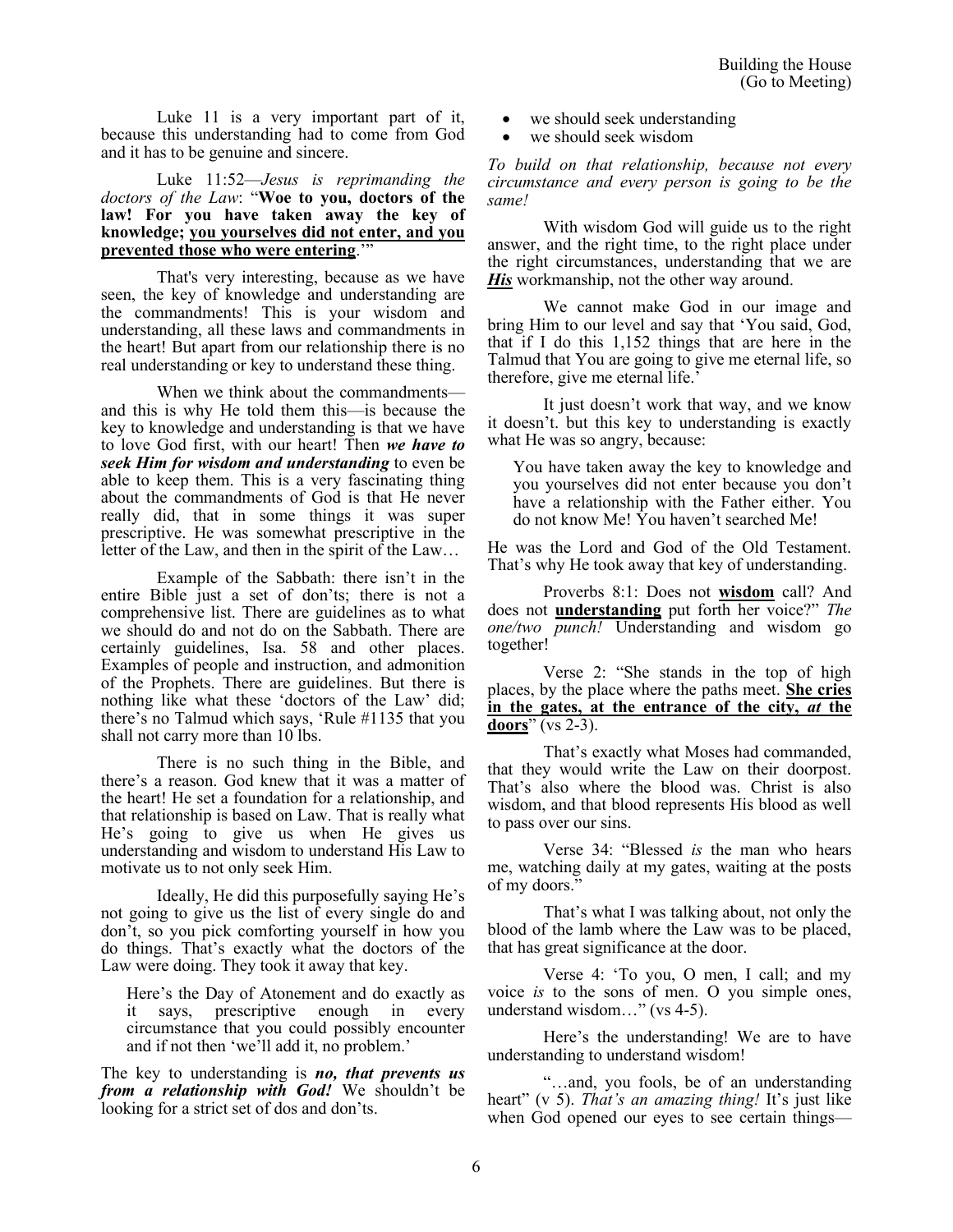started opening our eyes—to His Truth and way of life, to all of these things that He has for us!

It's very interesting to see that, and to see the things that are amazing and marvelous in our eyes. Sometimes we ask. 'Why me?' this is the way that He wants us to continue to increase in understanding. It's not enough to stay in the basic level, the basic doctrines. The Sabbath and Holy Days are very important and are the foundation, the Rock, the Law.

We have to continue to build! We have to continue to put these precious materials! But we need the wisdom and understanding, and we need for God the Father and Jesus Christ to give us these.

Proverbs 9:1: "**Wisdom** has built her house; she has carved out her seven pillars; she has prepared her meat; she has mixed her wine; she has also furnished her table. She has sent out her young women; she cries upon the highest places of the city, 'Whoever is simple, let him turn in here.'…." (vs 1- 4).

An invitation from God. It's phrased as wisdom personified, but it's God Himself! God the Father and Jesus Christ are the embodiment of wisdom.

"…*As* for the one who lacks understanding, she says to him, 'Come, eat of my bread and drink of the wine I have mixed…. [the Passover with the bread and wine] …**Forsake the foolish and live; and go in the way of understanding**'" (vs 4-6).

We saw that in Isaiah, He did that with Christ and He wants to do that with us every day:

- guiding us in His wisdom
- guiding us in His understanding

*as to how to keep His Law in the spirit*:

- with the circumstances that we are in
- with the kind of person that we are
- with the type of personality that we have
- with our strength
- with our weaknesses

*He's polishing us,* understanding that we are being polished right now. We are His creation!

But we are to, v 6: "**Forsake the foolish and live; and go in the way of understanding.**" *This is the way to build the house!*

Prov. 15—there's more instruction here about wisdom. I was doing a quick survey in the book of Proverbs and I think there's maybe one chapter where it doesn't mention the word *wisdom! The entire book of Proverbs is full of wisdom!*

Proverbs 15:14—*very revealing*: "**The heart** 

#### **of him who has understanding seeks knowledge, but the mouth of fools feeds on foolishness**."

That is the next logic step, the progression that man takes.

Proverbs 24:3: "Through wisdom a house is built, and by understanding it is established; and by knowledge the rooms shall be filled with all precious and pleasant riches" (vs 3-4).

It's not enough to build a house. We don't build a house and just sit in it. We build a house and put our furniture in and we decorate it and do different things. That's what God wants to do. This is not talking about just a physical house, it's really and spiritual house, the house that God is building. We are to be fully cooperating with this building:

- how we use our time
- how we use our thoughts
- how we pray
- what we pray about
- where our mind goes
- where our words are

*Those are the things! But a man of understanding seeks knowledge!* This knowledge is like the furniture, the furnishings of the house, the decorations and all the things that we have.

- to make our lives easier
- to make it comfortable
- to make it nice and presentable
- to enjoy

## *These are the furnishings!*

If we have the foundation—the Law—and all the building—wisdom and understanding of the structure of:

- How do we think?
- Where do our thoughts go to?
- Do we rely on God?
- How often to we pray?
- What do we do?
- How do we react?

All of this is a house that is being built! The furnishings are all those things that are put into this house, like love and how we treat others. It's different levels, and complimenting all of the other things.

One of the spirits is the spirit of knowledge (Isa. 11:2). There's a spirit of wisdom and the spirit of understanding; this is one of the seven Spirits of God.

Isaiah 28:9: "Whom shall He teach knowledge? And whom shall He make to understand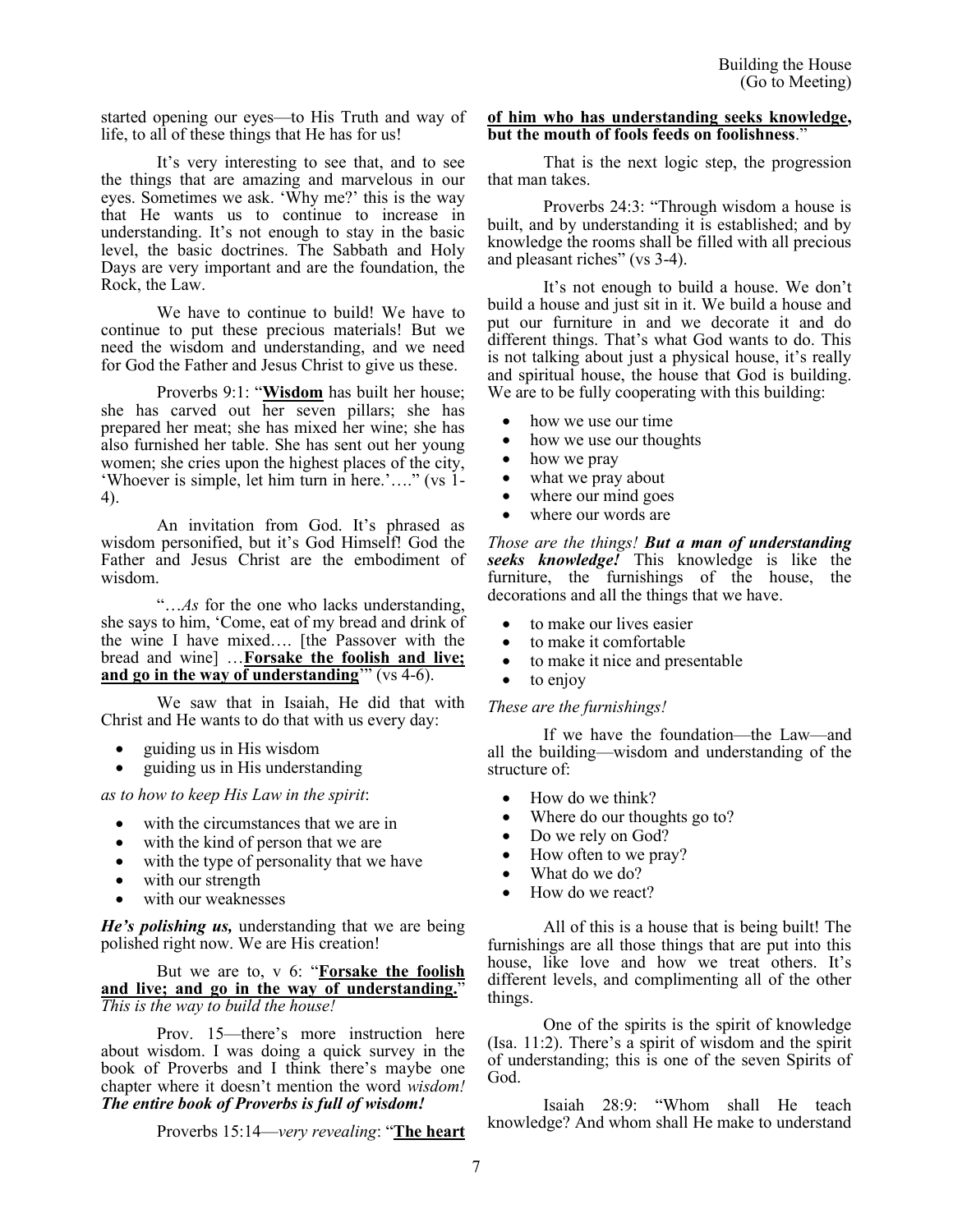doctrine? *Those* who are weaned from the milk and drawn from the breasts, for precept *must be* upon precept, precept upon precept; line upon line, line upon line; here a little, there a little" ( $\overline{vs}$  9-10).

It's true! We don't just bring furniture to an empty lot. We have to set the foundation and build the house and when the house is completed we bring in the furniture. So, we have to go step-by-step. We have to do that:

- as a good architect
- as a good interior designer
- as a good decorator

## *We have to have all these things in our spiritual house!*

That's how we are to learn. We are to do 'here a little, there a little.' That's what it says, "Whom shall He teach knowledge?…." God is the One Who teaches us the knowledge.

Not only through His Word, but through the experiences that we live! He wants us to reflect on the things that happen to us everyday with different people and really analyze. Especially as we're getting into the Passover period, to really analyze ourselves.

- How is our house?
	- $\checkmark$  thinking about our actions
	- $\checkmark$  thinking about our reactions<br> $\checkmark$  thinking about our thoughts
	- thinking about our thoughts
	- Where do we go?
- What do we do?
- What materials are we using?
- ask for wisdom
- ask for understanding
- ask for knowledge
- $\bullet$  seek knowledge

## *We know what knowledge is! The knowledge of the Word of God!*

Proverbs 8:12: "I, wisdom, dwell with prudence, and find out knowledge and discretion." *It's wisdom that dwells along with prudence, and that's exactly what God wants to do!*

Verse 13: "The fear of the LORD *is* to hate evil…"

How do we get knowledge? *By fearing the LORD!*

"…I hate pride, and arrogance, and the evil way, and the perverse mouth" (v 13). *God and wisdom hates all of these things!*

Verse 14: "Counsel and sound wisdom *are* mine; I *am* understanding; I have strength." *Wisdom is understanding!* **"…I** *am* **understanding; I have** 

## **strength."**

Verse 15: "By me kings reign and princes decree justice. Princes rule by me, and nobles, and all the judges of the earth. **I love those who love me; and those who seek me early shall find me**" (vs 15-17).

This last part is very important and very critical, because it's not only early—like early in life—that is absolutely true. The more that we teach our children to do this at an early age the better off they will be. *Teach the child on the path that he should go and he shall not depart!*

But I find that the Bible applies in every sense of the word, like early. Sometimes if we wake up early and make a little bit more time to pray, that goes a long way. There are studies and a lot of information out there about meditation in the morning and getting your thoughts straight for the day.

Apart from God, it's not necessarily with this, but we who know better, we know that those who seek Him *early* shall find Him! When we first wake up is this first thing that we think of. Is this the first place that we go to and we ask for wisdom and instruction. This is very important. **"…and those who seek Me early shall find Me."**

There are studies that say that it really changes your day, if the very first thing you do is pray, meditate and thank God for the things that we do have, the blessings or just waking up another day. All of these things are very true.

Verse 17: "**I love those who love Me…"**  *That love has to be developed, like a relationship!* That's the wonderful thing about this is that it's a relationship of building the house.

It's not just things and put things, it's really building that relationship with God the Father and Jesus Christ. All of these things that we've been talking about are found in His Word! That's where they're found, but we have to:

- ask for it
- seek it
- love it
- dwell on it

Proverbs 9:10: "**The fear of the LORD** *is* the **beginning of wisdom**; and **the knowledge of the Holy** *is* **understanding."**

Knowing God, "…the knowledge of the Holy…"—that relationship: Do we know God? That's real knowledge, by which we are going to fill all of these rooms.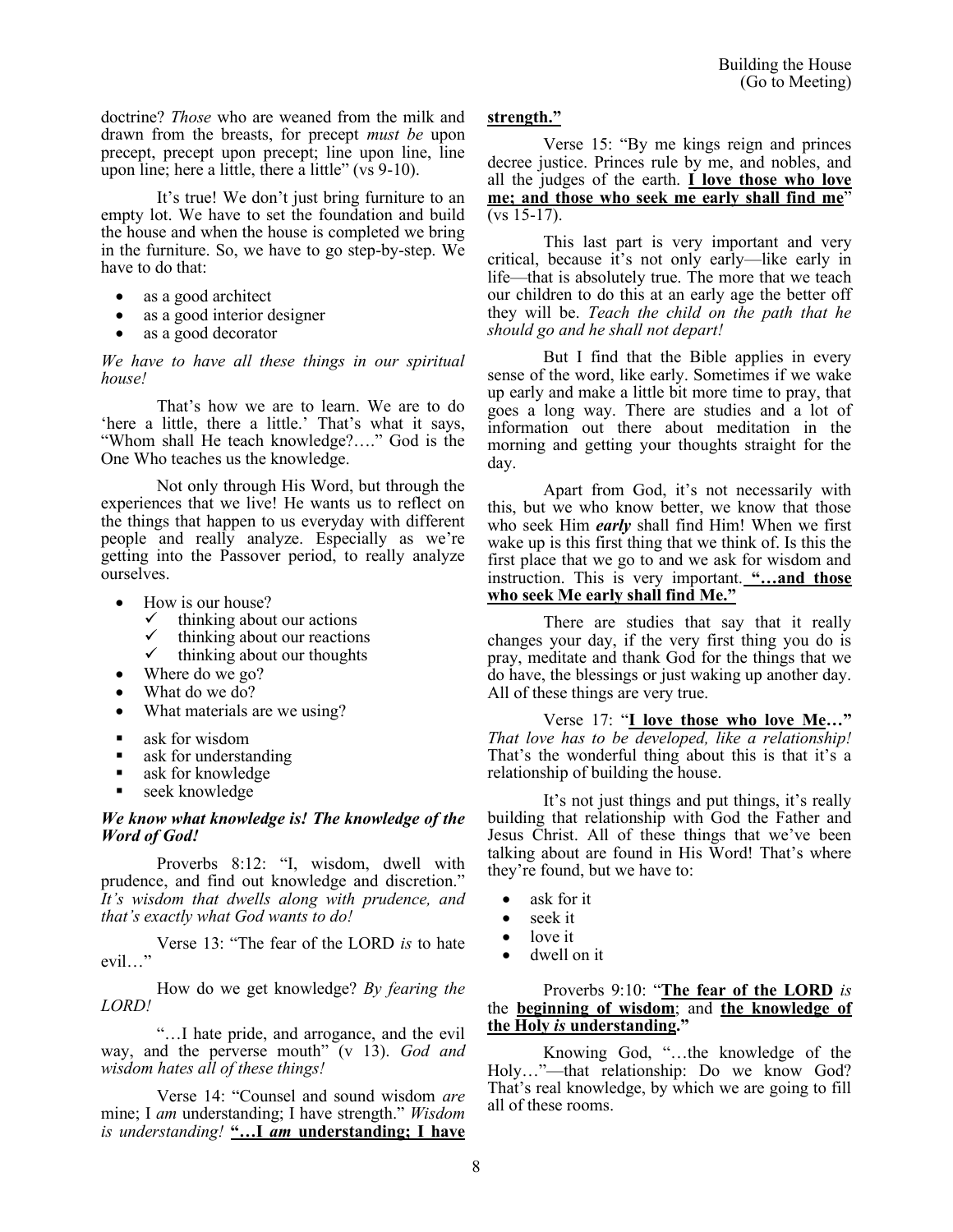Proverbs 24:23: "These things also *are* for the wise…" *That's exactly what we are to do, to grow in grace and knowledge!*

2-Peter 3:18: "Rather, be **growing in** *the* **grace and** *the* **knowledge**…" *because that is understanding in the one who knows and loves God!*

There's *no way* not to love God when we really get to know Him, when we've developed that relationship.

Daniel is referred to as *greatly beloved!*  That's how the angel addresses Daniel, 'Greatly beloved, do not fear.' Let's see the thoughts of Daniel, what kind of relationship did he have with God.

Daniel 2:20: "Daniel answered and said, 'Blessed be the name of God forever and ever, for wisdom and might are His. And He changes the times and the seasons; He removes kings and sets up kings. **He gives wisdom to the wise and knowledge to those who have understanding**" (vs 20-21)—*to those who know Him!*

What great wisdom that God have Daniel! Daniel became like the second in command, and he was a great, wise and understanding man. Not only that, he had humility that he received. But to reflect on his view of God and just praising Him.

Verse 22: "**He reveals the deep and secret things**… [and He wants to reveal them to us, believe me] …**He knows what** *is* **in the darkness, and the light dwells with Him**. I thank You, and praise You, O God of my fathers, Who has given me wisdom and might, and have now made known to me what we desired of You, **for You have made known to**  us the king's matter<sup>"</sup> (vs 22-23).

He who owns wisdom and understanding and shares it with those who love Him, who really love and honor Him, and fear Him the way that Daniel was. That's a great lesson for us to remember.

Ephesians 4:11: "And He gave some as apostles, and some prophets, and some evangelists; and some pastors and teachers for the perfecting of the saints, for *the* work of *the* ministry, for *the* edifying of the Body of Christ; until we all come into the unity of the faith and **of the knowledge of the Son of God**…" (vs 11-13).

It starts with wisdom and then continues with understanding, but we have to get to knowledge of the Son of God.

"…unto a perfect man, unto *the* measure of *the* stature of the fullness of Christ" (v 13). *That's what's so important;* to continue to ask for

- wisdom
- understanding
- knowledge

To do all of these things and have love in our heart! This relationship just like Daniel had, because God is going to continue to add

- to our understanding
- to our wisdom
- to our knowledge

*It's His knowledge and wisdom in the end! It's really not ours!* 

There's something very interesting about the place where we began. We read it for context as we were looking at the comparison of the wise man and the unwise man. But we began in Matt. 7:20 about the fruits, but in:

Matthew 7:21: "Not everyone who says to Me "Lord, Lord" shall enter into the Kingdom of Heaven; but the one who is doing the will of My Father, Who *is* in heaven. Many will say to Me in that day, 'Lord, Lord, did we not prophesy through Your name? And *did we not* cast out demons through Your name? And *did we not* perform many works of power through Your name?' And then I will confess to them, "I never knew you. Depart from Me, you who work lawlessness'" (vs 21-23).

Jesus didn't say that you didn't do those things. He said, 'I never knew you!'—*relationship, that's what it's all about, our relationship with God!* The works will flow from that. If our relationship with God is strong and we know Him, and we're getting to know little by little every day, then the works will flow and the fruits will come. That's what He said: 'Just abide in Me. I'm the Vine and you're the branches.'

He said, I never knew you.' Just like when you walk up to somebody that you have known in the past, or a famous person and you think that person knows you, and say, 'Who are you?'

This is exactly what Christ is saying, because many will come to Him and say, 'Lord, Lord, we knew You.' *I never knew you, who are you?* 

*But if we do these things and we're building*; Proverbs 24:3: "Through wisdom a house is built, and by understanding it is established… [understanding the laws and commandments of God] …and by knowledge… [of the Lord, the Son of God] …the rooms shall be filled with all precious and pleasant riches" (vs 3-4).

That's how we will be able to be in the Kingdom of God, and not only that, but we will